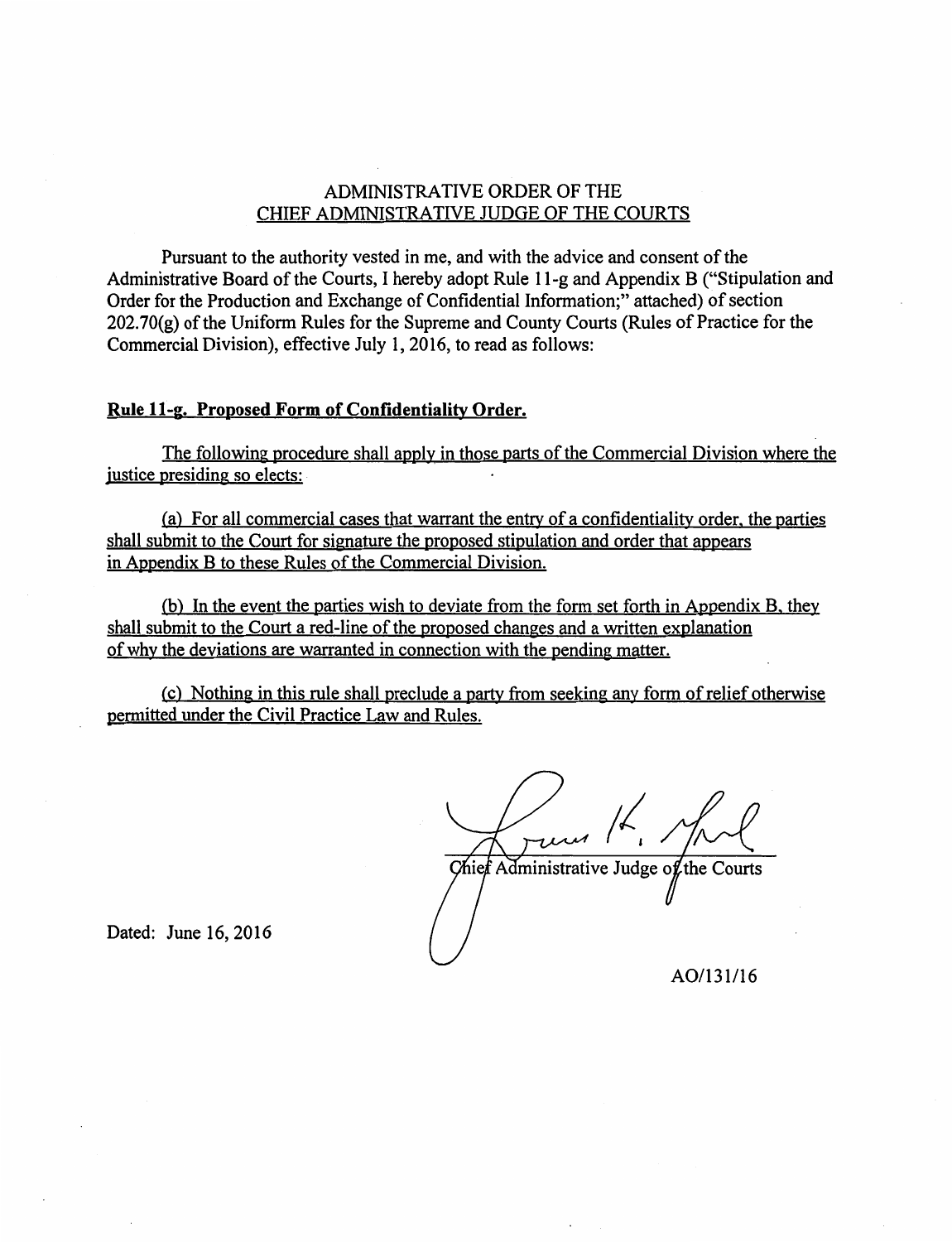# Appendix B to the Rules of Practice of the Commercial Division

(see, 22 NYCRR §202.70[g], Rule 11-g)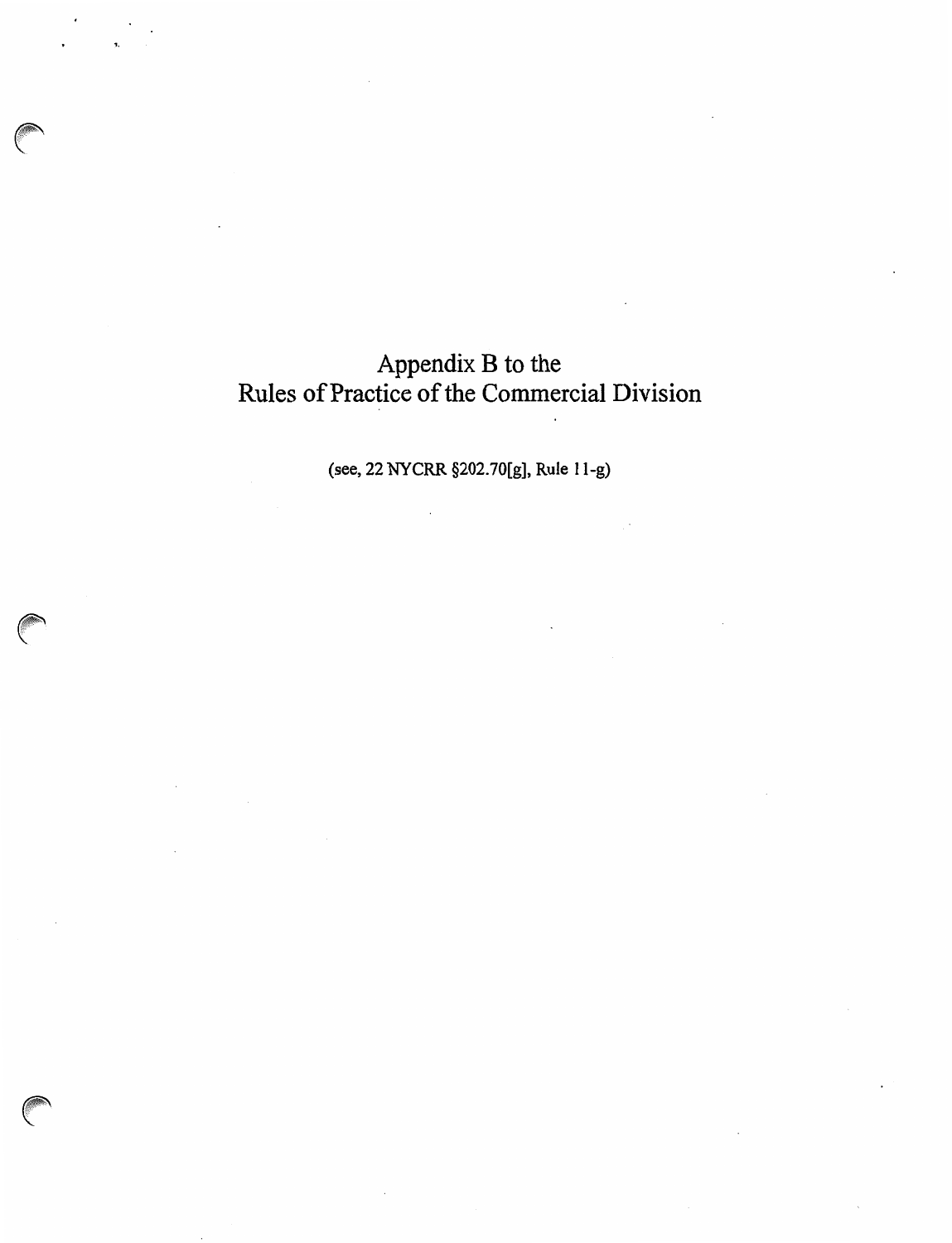| SUPREME COURT OF THE STATE OF NEW YORK<br><b>COUNTY OF</b> |            |                                                |
|------------------------------------------------------------|------------|------------------------------------------------|
|                                                            |            | Index No.                                      |
| $-$ against $-$                                            | Plaintiff, | <b>STIPULATION AND</b><br><b>ORDER FOR THE</b> |
|                                                            |            | <b>PRODUCTION AND</b><br><b>EXCHANGE OF</b>    |
|                                                            |            | <b>CONFIDENTIAL</b><br><b>INFORMATION</b>      |
|                                                            | Defendant. |                                                |
|                                                            |            |                                                |

SUPREME COURT OF THE STATE OF NEW YORK

This matter having come before the Court by stipulation of plaintiff, defendant, and defendant, etc. (individually "Party" and collectively "Parties") for the entry of a protective order pursuant to CPLR 3103(a), limiting the review, copying, dissemination and filing of confidential and/or proprietary documents and information to be produced by either party and their respective counsel or by any non-party in the course of discovery in this matter to the extent set forth below; and the parties, by, between and among their respective counsel, having stipulated and agreed to the terms set forth herein, and good cause having been shown;

IT IS hereby ORDERED that:

1. This Stipulation is being entered into to facilitate the production, exchange and discovery of documents and information that the Parties and, as appropriate, non-parties, agree merit confidential treatment (hereinafter the "Documents" or "Testimony").

2. Any Party or, as appropriate, non-party, may designate Documents produced, or Testimony given, in connection with this action as "confidential," either by notation on each page [UCS rev. 6/2016]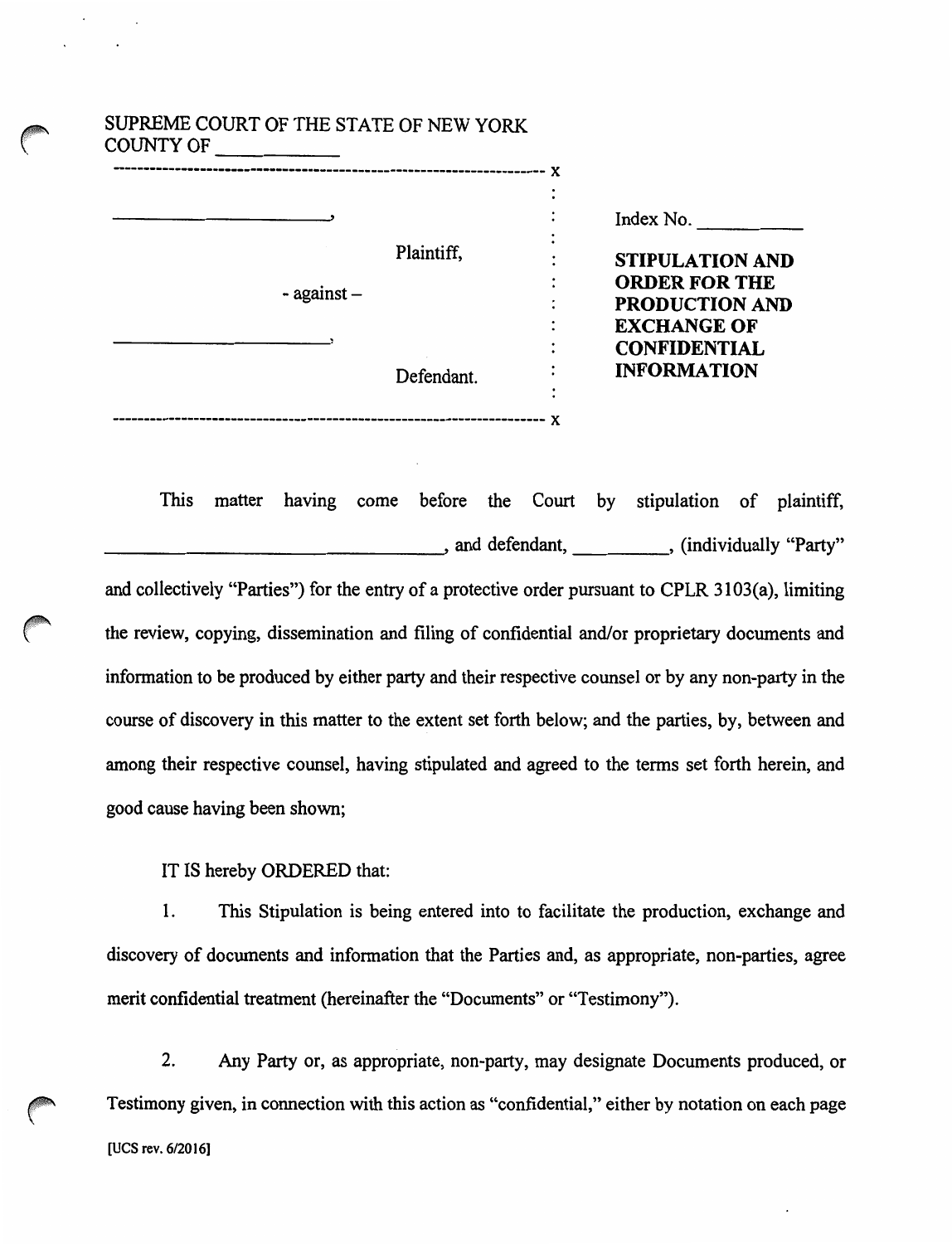of the Document so designated, statement on the record of the deposition, or written advice to the respective undersigned counsel for the Parties hereto, or by other appropriate means.

3. As used herein:

(a) "Confidential Information" shall mean all Documents and Testimony, and all information contained therein, and other information designated as confidential, if such Documents or Testimony contain trade secrets, proprietary business information, competitively sensitive information or other information the disclosure of which would, in the good faith judgment of the Party or, as appropriate, non-party designating the material as confidential, be detrimental to the conduct of that Party's or non-party's business or the business of any of that Party's or non-party's customers or clients.

(b) "Producing Party" shall mean the parties to this action and any non-parties producing "Confidential Information" in connection with depositions, document production or otherwise, or the Party or non-party asserting the confidentiality privilege, as the case may be.

(c) "Receiving Party" shall mean the Parties to this action and/or any nonparty receiving "Confidential Information" in connection with depositions, document production, subpoenas or otherwise.

4. The Receiving Party may, at any time, notify the Producing Party that the Receiving Party does not concur in the designation of a document or other material as Confidential Information. If the Producing Party does not agree to declassify such document or material within seven (7) days of the written request, the Receiving Party may move before the Court for an order declassifying those documents or materials. If no such motion is filed, such documents or materials shall continue to be treated as Confidential Information. If such motion is filed, the documents or other materials shall be deemed Confidential Information unless and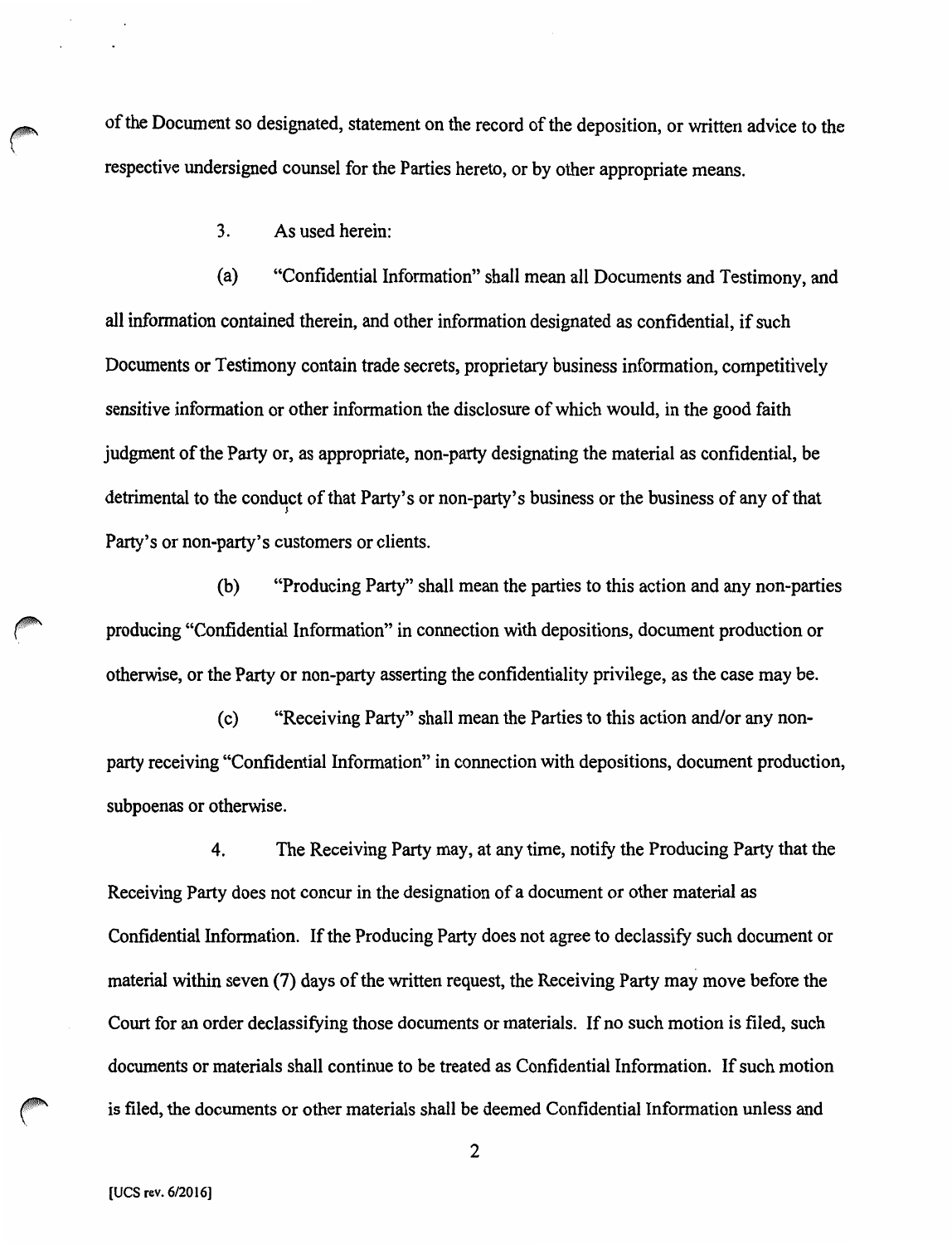until the Court rules otherwise. Notwithstanding anything herein to the contrary, the Producing Party bears the burden of establishing the propriety of its designation of documents or information as Confidential Information.

5. Except with the prior written consent of the Producing Party or by Order of the Court, Confidential Information shall not be furnished, shown or disclosed to any person or entity except to:

(a) personnel of the Parties actually engaged in assisting in the preparation of this action for trial or other proceeding herein and who have been advised of their obligations hereunder;

(b) counsel for the Parties to this action and their associated attorneys, paralegals and other professional and non-professional personnel (including support staff and outside copying services) who are directly assisting such counsel in the preparation of this action for trial or other proceeding herein, are under the supervision or control of such counsel, and who have been advised by such counsel of their obligations hereunder;

( c) expert witnesses or consultants retained by the Parties or their counsel to furnish technical or expert services in connection with this action or to give testimony with respect to the subject matter of this action at the trial of this action or other proceeding herein; provided, however, that such Confidential Information is furnished, shown or disclosed in accordance with paragraph 7 hereof;

(d) the Court and court personnel;

( e) an officer before whom a deposition is taken, including stenographic reporters and any necessary secretarial, clerical or other personnel of such officer;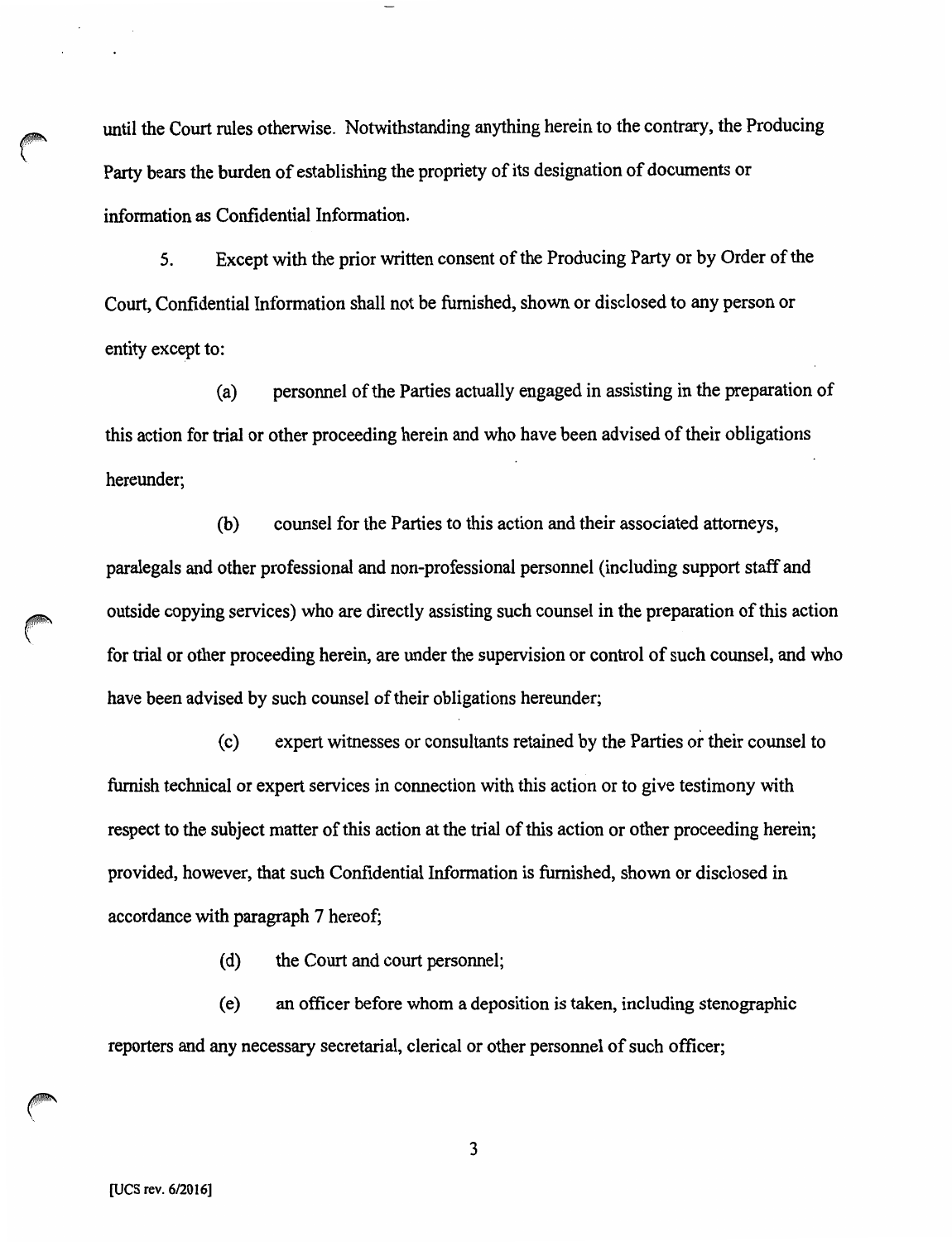~ (f) trial and deposition witnesses, if furnished, shown or disclosed in accordance with paragraphs 9 and 10, respectively, hereof; and

(g) any other person agreed to by the Producing Party.

6. Confidential Information shall be utilized by the Receiving Party and its counsel only for purposes of this litigation and for no other purposes.

7. Before any disclosure of Confidential Information is made to an expert witness or consultant pursuant to paragraph 5(c) hereof, counsel for the Receiving Party making such disclosure shall provide to the expert witness or consultant a copy of this Stipulation and obtain the expert's or consultant's written agreement, in the form of Exhibit A attached hereto, to comply with and be bound by its terms. Counsel for the Receiving Party obtaining the certificate shall supply a copy to counsel for the other Parties at the time designated for expert disclosure, except that any certificate signed by an expert or consultant who is not expected to be called as a witness at trial is not required to be supplied.

8. All depositions shall presumptively be treated as Confidential Information and subject to this Stipulation during the deposition and for a period of fifteen (15) days after a transcript of said deposition is received by counsel for each of the Parties. At or before the end of such fifteen day period, the deposition shall be classified appropriately.

9. Should the need arise for any Party or, as appropriate, non-party, to disclose Confidential Information during any hearing or trial before the Court, including through . argument or the presentation of evidence, such Party or, as appropriate, non-party may do so only after taking such steps as the Court, upon motion of the Producing Party, shall deem necessary to preserve the confidentiality of suqh Confidential Information.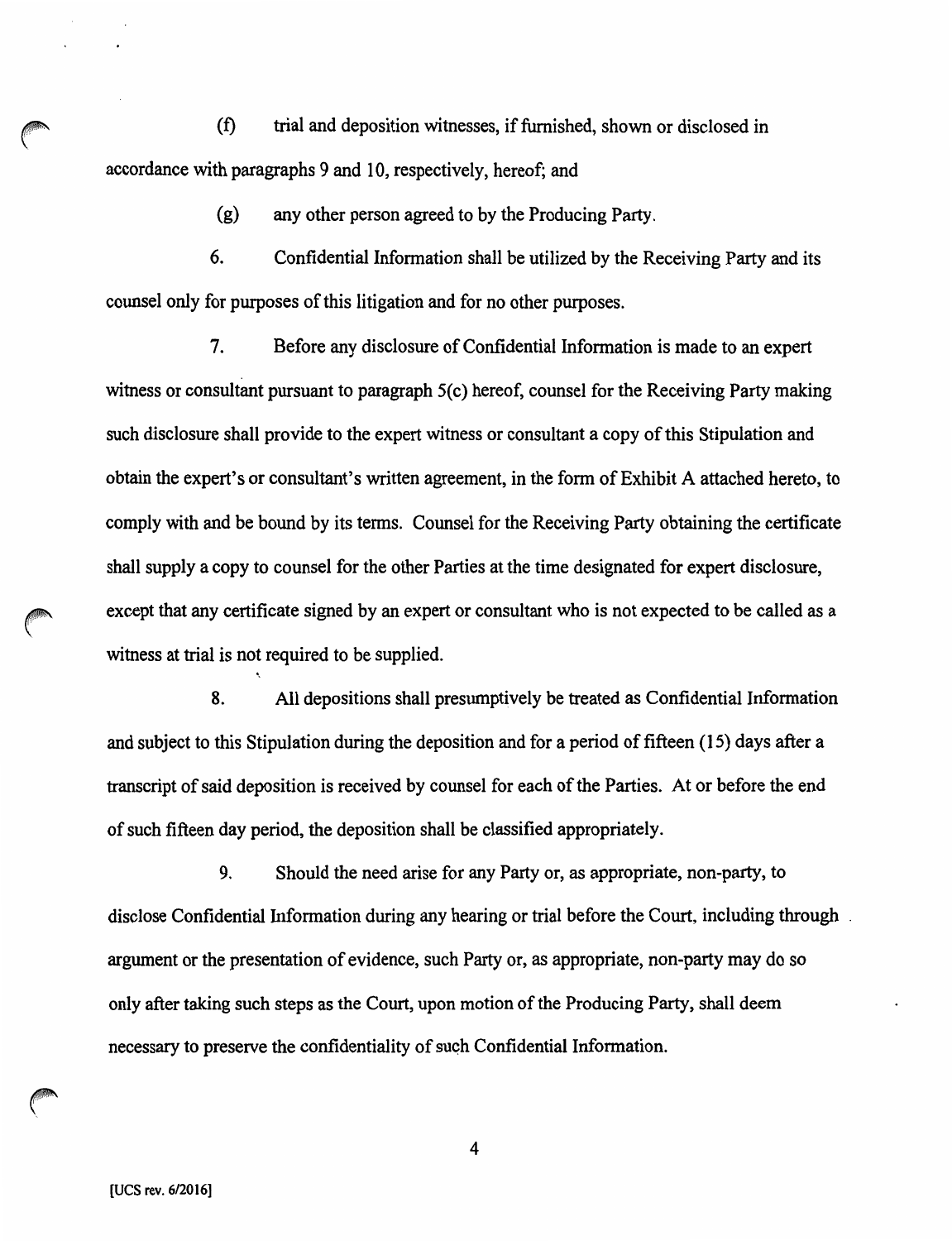10. This Stipulation shall not preclude counsel for any Party from using during any deposition in this action any Documents or Testimony which has been designated as "Confidential Information" under the terms hereof. Any deposition witness who is given access to Confidential Information shall, prior thereto, be provided with a copy of this Stipulation and shall execute a written agreement, in the form of Exhibit A attached hereto, to comply with and be bound by its terms. Counsel for the Party obtaining the certificate shall supply a copy to counsel for the other Parties and, as appropriate, a non-party that is a Producing Party. In the event that, upon being presented with a copy of the Stipulation, a witness refuses to execute the agreement to be bound by this Stipulation, the Court shall, upon application, enter an order directing the witness's compliance with the Stipulation.

11. A Party may designate as Confidential Information subject to this Stipulation any document, information, or deposition testimony produced or given by any nonparty to this case, or any portion thereof. In the case of Documents, produced by a non-party, designation shall be made by notifying all counsel in writing of those documents which are to be stamped and treated as such at any time up to fifteen (15) days after actual receipt of copies of those documents by counsel for the Party asserting the confidentiality privilege. In the case of deposition Testimony, designation shall be made by notifying all counsel in writing of those portions which are to be stamped or otherwise treated as such at any time up to fifteen (15) days after the transcript is received by counsel for the Party (or, as appropriate, non-party) asserting the confidentiality. Prior to the expiration of such fifteen (15) day period (or until a designation is made by counsel, if such a designation is made in a shorter period of time), all such Documents and Testimony shall be treated as Confidential Information.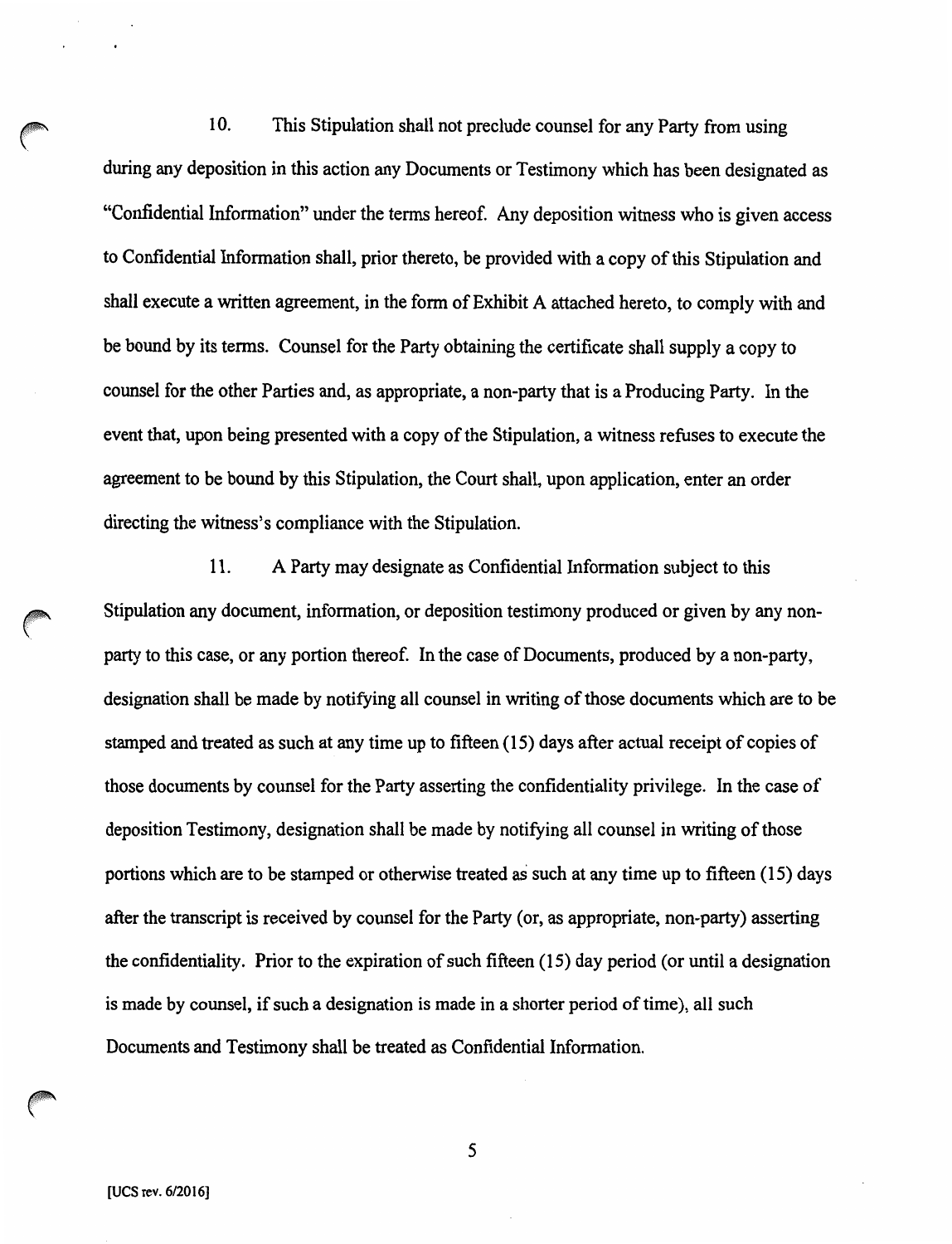### **In Counties WITH Electronic Filing**

12.

(a) A Party or, as appropriate, non-party, who seeks to file with the Court (i) any deposition transcripts, exhibits, answers to interrogatories, or other documents which have previously been designated as comprising or containing Confidential Information, or (ii) any pleading, brief or memorandum which reproduces, paraphrases or discloses Confidential Information shall file the document, pleading, brief, or memorandum on the NYSCEF system in redacted form until the Court renders a decision on any motion to seal (the "Redacted Filing"). If the Producing Party fails to move to seal within seven (7) days of the Redacted Filing, the Party (or, as appropriate, non-party) making the filing shall take steps to replace the Redacted Filing with its corresponding unredacted version.

(b) In the event that the Party's (or, as appropriate, non-party's) filing includes Confidential Information produced by a Producing Party that is a non-party, the filing Party shall so notify that Producing Party within twenty-four (24) hours after the Redacted Filing by providing the Producing Party with a copy of the Redacted Filing as well as a version of the filing with the relevant Producing Party's Confidential Information unredacted.

(c) If the Producing Party makes a timely motion to seal, and the motion is granted, the filing Party (or, as appropriate, non-party) shall ensure that all documents (or, if directed by the court, portions of documents) that are the subject of the order to seal are filed in accordance with the procedures that govern the filing of sealed documents on the NYSCEF system. If the Producing Party's timely motion to seal is denied, then the Party (or, as appropriate, non-party) making the filing shall take steps to replace the Redacted Filing with its corresponding unredacted version.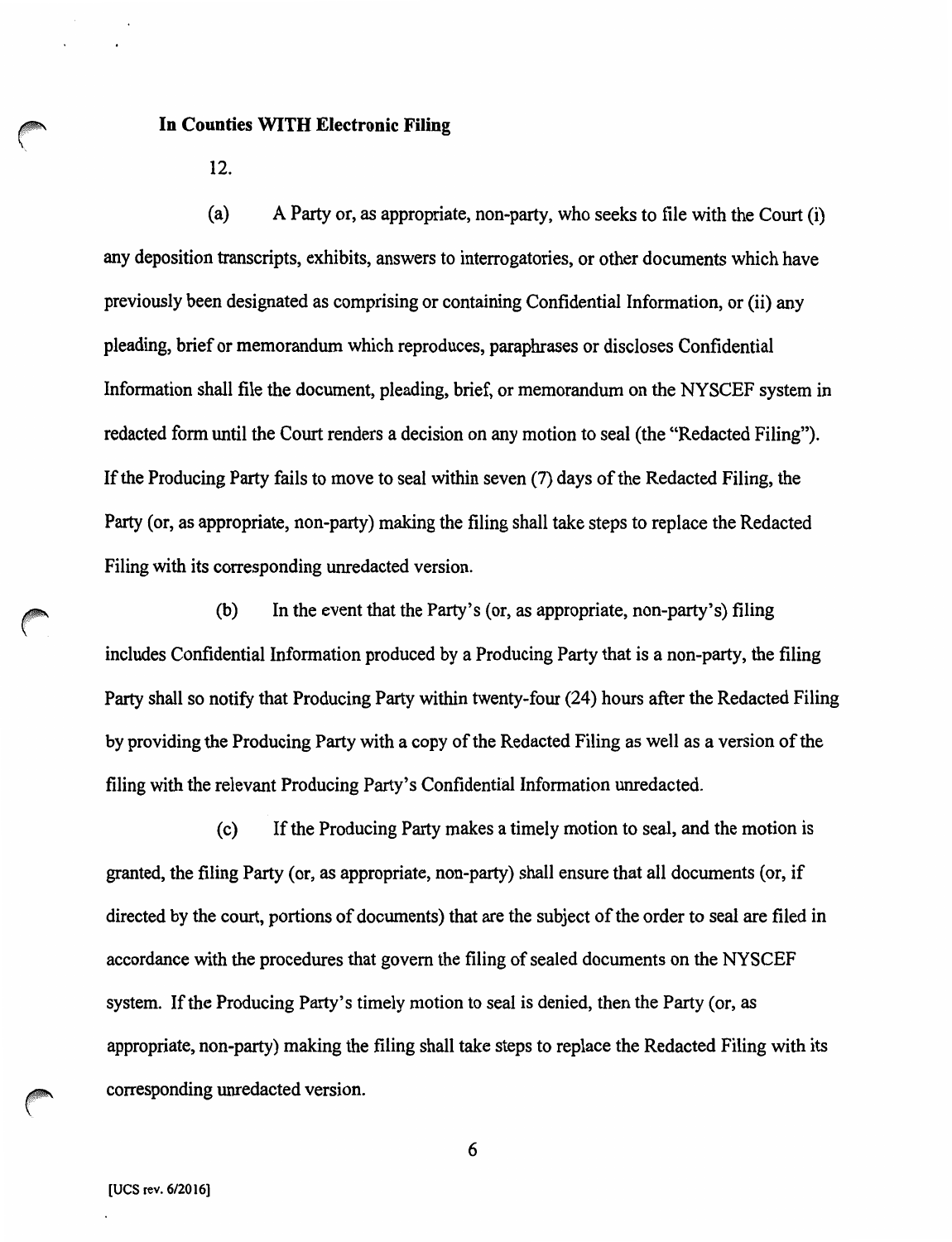(d) Any Party filing a Redacted Filing in accordance with the procedure set forth in this paragraph 12 shall, contemporaneously with or prior to making the Redacted Filing, provide the other Parties and the Court with a complete and unredacted version of the filing.

( e) All pleadings, briefs or memoranda which reproduce, paraphrase or disclose any materials which have previously been designated by a party as comprising or containing Confidential Information shall identify such documents by the production number ascribed to them at the time of production.

### **In Counties WITHOUT Electronic Filing**

13. (a) A Party or, as appropriate, non-party, who seeks to file with the Court any deposition transcripts, exhibits, answers to interrogatories, and other documents which have previously been designated as comprising or containing Confidential Information, or any pleading, brief or memorandum which reproduces, paraphrases or discloses Confidential Information, shall (i) serve upon the other Parties (and, as appropriate, non-parties) a Redacted Filing and a complete and unredacted version of the filing; {ii) file a Redacted Filing with the court; and (iii) transmit the Redacted Filing and a complete unredacted version of the filing to chambers. Within seven (7) days thereafter, the Producing Party may file a motion to seal such Confidential Information.

(b) If the Producing Party does not file a motion to seal within the aforementioned seven (7) day period, the Party (or, as appropriate, non-party) that seeks to file the Confidential Information shall take steps to file an unredacted version of the material.

( c) In the event the motion to seal is granted, all (or, if directed by the court, portions of) deposition transcripts, exhibits, answers to interrogatories, and other documents which have previously been designated by a Party (or, as appropriate, non-party) as comprising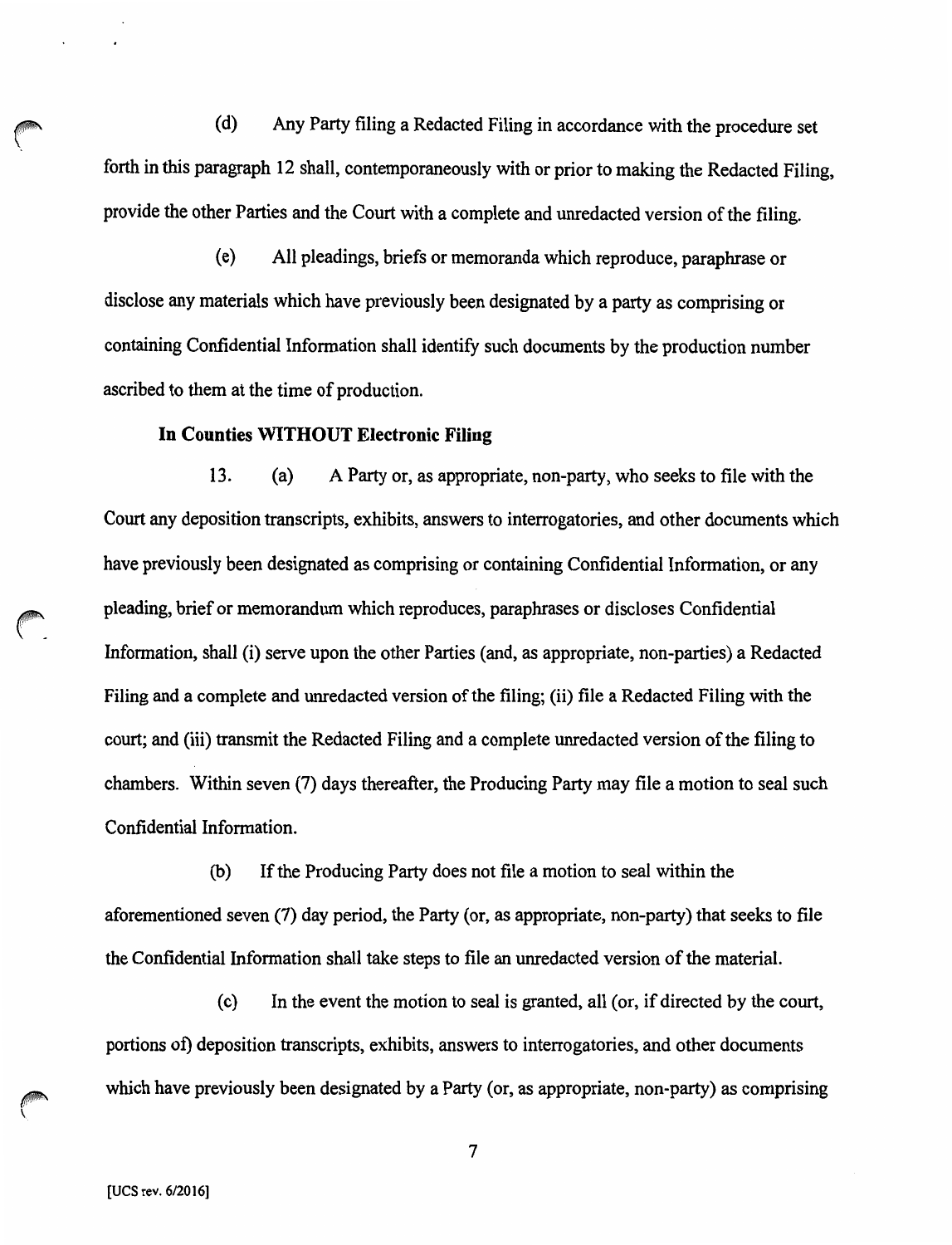or containing Confidential Information, and any pleading, brief or memorandum which reproduces, paraphrases or discloses such material, shall be filed in sealed envelopes or other appropriate sealed container on which shall be endorsed the caption of this litigation, the words "CONFIDENTIAL MATERIAL-SUBJECT TO STIPULATION AND ORDER FOR THE PRODUCTION AND EXCHANGE OF CONFIDENTIAL INFORMATION" as well as an indication of the nature of the contents and a statement in substantially the following form:

> "This envelope, containing documents which are filed in this case by (name of Party or as appropriate, non-party), is not to be opened nor are the contents thereof to be displayed or revealed other than to the Court, the parties and their counsel of record, except by order of the Court or consent of the parties. Violation hereof may be regarded as contempt of the Court."

In the event the motion to seal is denied, then the Party (or, as appropriate, non-party) making the filing shall take steps to replace the Redacted Filing with its corresponding unredacted version.

(d) In the event that the Party's (or, as appropriate, non-party's) filing

includes Confidential Information produced by a Producing Party that is non-party, the Party (or, as appropriate, non-party) making the filing shall so notify the Producing Party within twenty four (24) hours after the Redacted Filing by providing the Producing Party with a copy of the Redacted Filing as well as a version of the filing with the relevant non-party's Confidential Information unredacted.

( e) All pleadings, briefs or memoranda which reproduce, paraphrase or disclose any documents which have previously been designated by a party as comprising or containing Confidential Information shall identify such documents by the production number ascribed to them at the time of production.

14. Any person receiving Confidential Information shall not reveal or discuss such information to or with any person not entitled to receive such information under the terms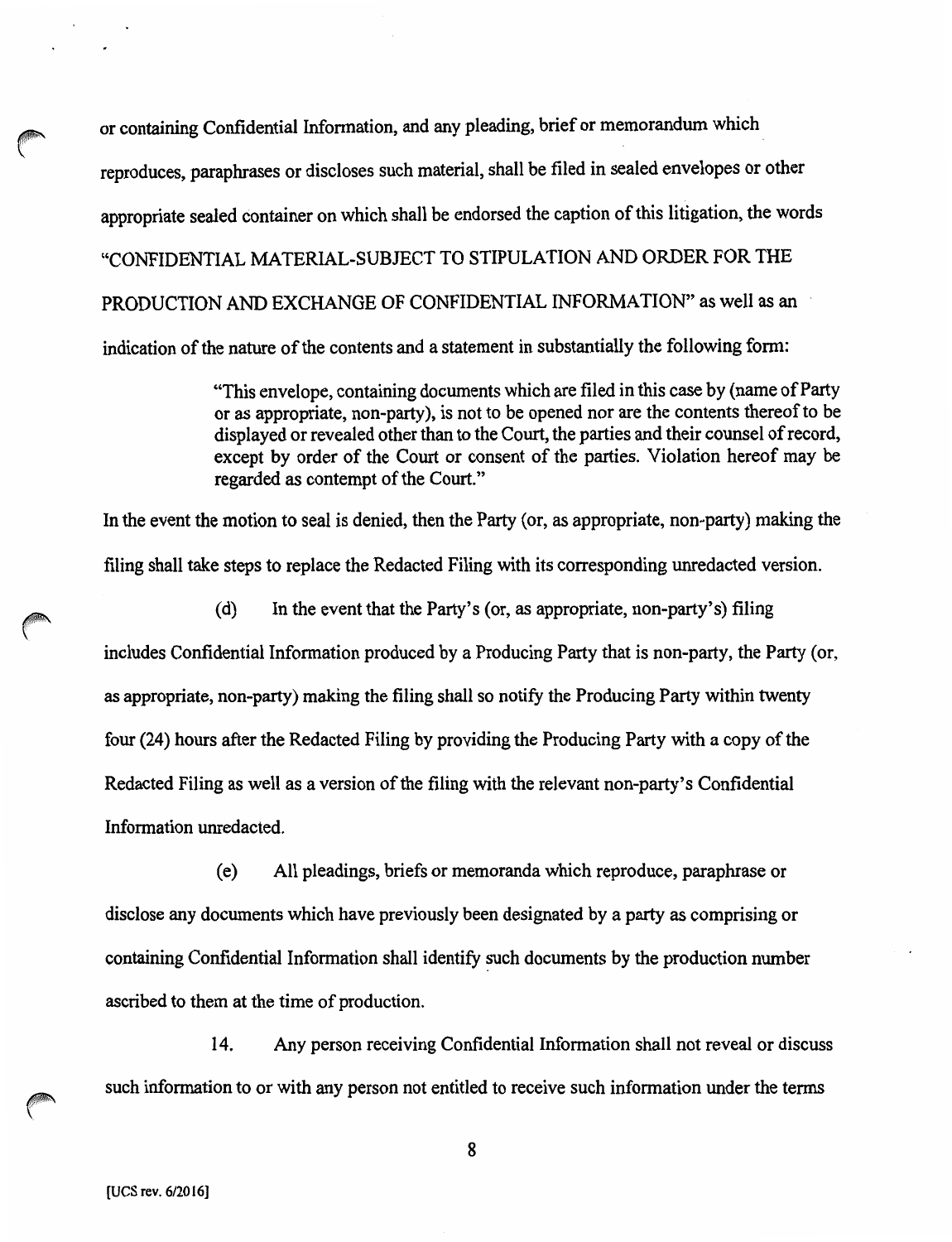hereof and shall use reasonable measures to store and maintain the Confidential Information so as to prevent unauthorized disclosure.

15. Any document or information that may contain Confidential Information that has been inadvertently produced without identification as to its "confidential" nature as provided in paragraphs 2 and/or 11 of this Stipulation, may be so designated by the party asserting the confidentiality privilege by written notice to the undersigned counsel for the Receiving Party identifying the document or information as "confidential'' within a reasonable time following the discovery that the document or information has been produced without such designation.

16. Extracts and summaries of Confidential Information shall also be treated as confidential in accordance with the provisions of this Stipulation.

17. The production or disclosure of Confidential Information shall in no way constitute a waiver of each Producing Party's right to object to the production or disclosure of other information in this action or in any other action. Nothing in this Stipulation shall operate as an admission by any Party or non-party that any particular document or information is, or is not, confidential. Failure to challenge a Confidential Information designation shall not preclude a subsequent challenge thereto.

18. This Stipulation is entered into without prejudice to the right of any Party or non-party to seek relief from, or modification of, this Stipulation or any provisions thereof by properly noticed motion to the Court or to challenge any designation of confidentiality as inappropriate under the Civil Practice Law and Rules or other applicable law.

19. This Stipulation shall continue to be binding after the conclusion of this litigation except that there shall be no restriction on documents that are used as exhibits in Court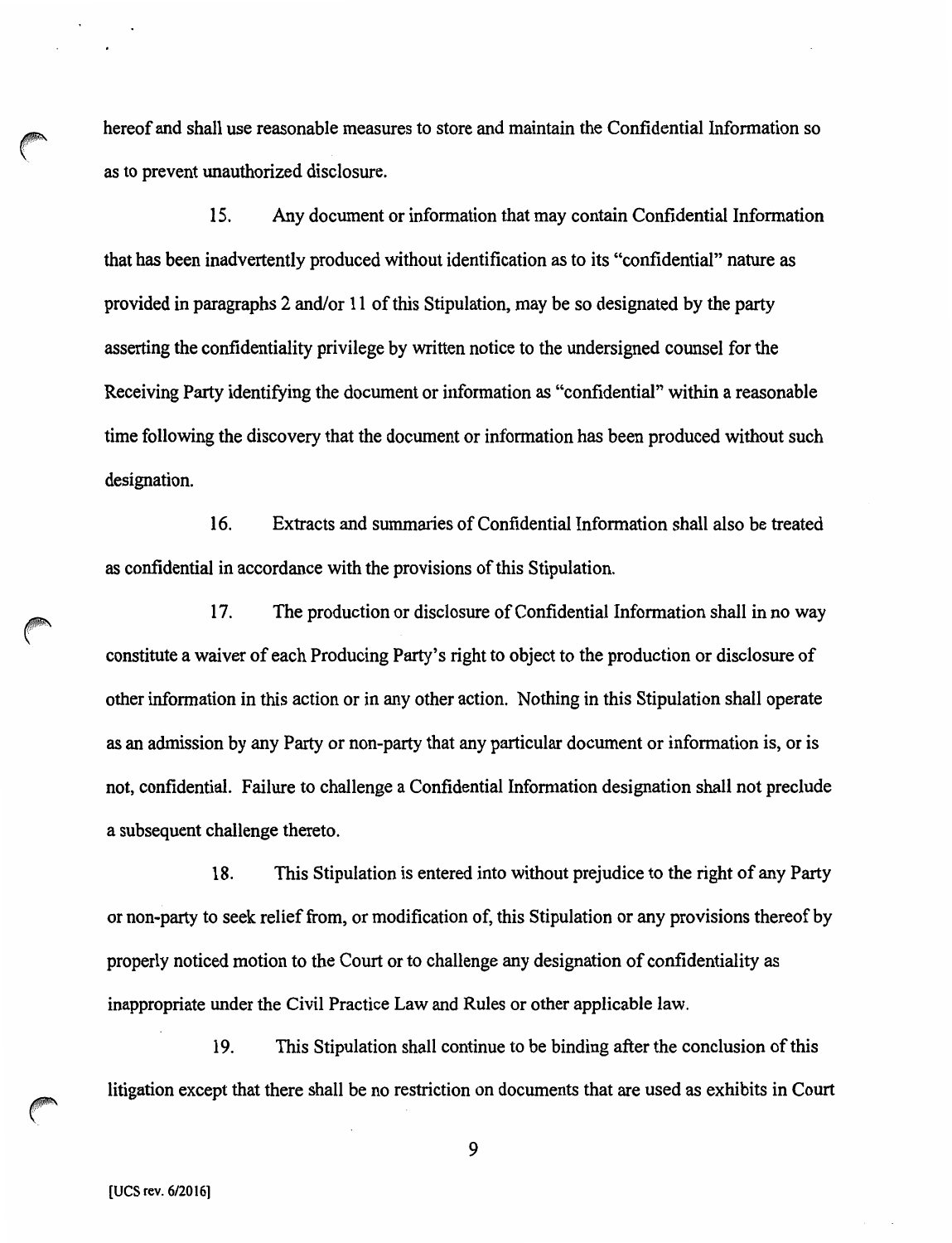(unless such exhibits were filed under seal); and (b) that a Receiving Party may seek the written permission of the Producing Party or further order of the Court with respect to dissolution or modification of the Stipulation. The provisions of this Stipulation shall, absent prior written consent of the parties, continue to be binding after the conclusion of this action.

20. Nothing herein shall be deemed to waive any privilege recognized by law, or shall be deemed an admission as to the admissibility in evidence of any facts or documents revealed in the course of disclosure.

21. Within sixty (60) days after the final termination of this litigation by settlement or exhaustion of all appeals, all Confidential Information produced or designated and all reproductions thereof shall be returned to the Producing Party or, at the Receiving Party's option, shall be destroyed. In the event that any Receiving Party chooses to destroy physical objects and documents, such Party shall certify in writing within sixty (60) days of the final termination of this litigation that it has undertaken its best efforts to destroy such physical objects and documents, and that such physical objects and documents have been destroyed to the best of its knowledge. Notwithstanding anything to the contrary, counsel of record for the Panies may retain one copy of documents constituting work product, a copy of pleadings, motion papers, discovery responses, deposition transcripts and deposition and trial exhibits. This Stipulation shall not be interpreted in a manner that would violate any applicable rules of professional conduct. Nothing in this Stipulation shall prohibit or interfere with the ability of counsel for any Receiving Party, or of experts specially retained for this case, to represent any individual, corporation or other entity adverse to any Party or non-party or their affiliate(s) in connection with any other matter.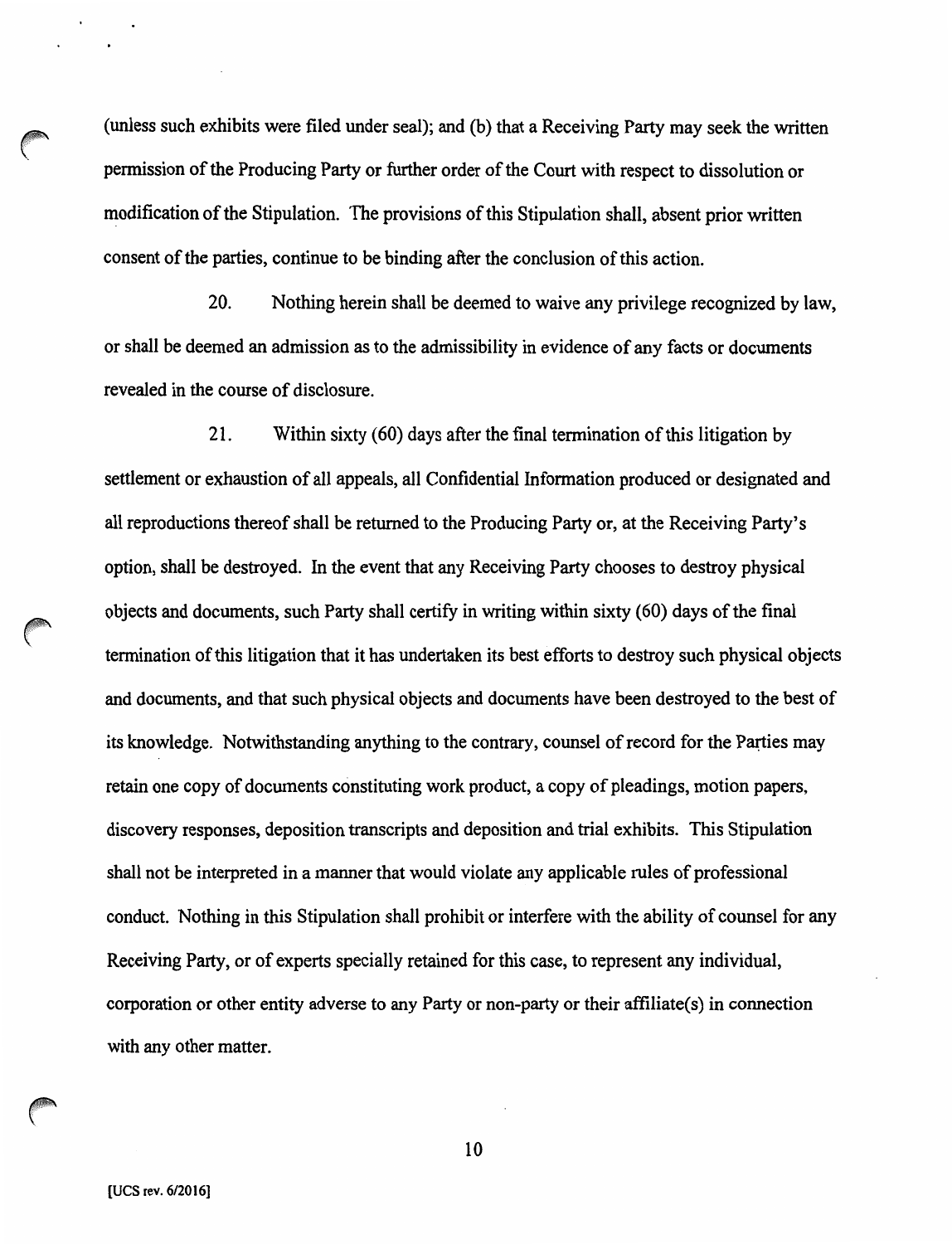22. If a Receiving Party is called upon to produce Confidential Information in order to comply with a court order, subpoena, or other direction by a court, administrative agency, or legislative body, the Receiving Party from which the Confidential Information is sought shall (a) give written notice by overnight mail and either email or facsimile to the counsel for the Producing Party within five (5) business days of receipt of such order, subpoena, or direction, and (b) give the Producing Party five (5) business days to object to the production of such Confidential Information, if the Producing Party so desires. Notwithstanding the foregoing, nothing in this paragraph shall be construed as requiring any party to this Stipulation to subject itself to any penalties for noncompliance with any court order, subpoena, or other direction by a court, administrative agency, or legislative body.

23. This Stipulation may be changed by further order of this Court, and is without prejudice to the rights of a Party to move for relief from any of its provisions, or to seek or agree to different or additional protection for any particular material or information.

24. This Stipulation may be signed in counterparts, which, when fully executed, shall constitute a single original, and electronic signatures shall be deemed original signatures.

| [FIRM]                         | [FIRM]                                                                |
|--------------------------------|-----------------------------------------------------------------------|
| By:                            | $\mathbf{B}$ y:                                                       |
|                                |                                                                       |
| New York, New York             | New York, New York                                                    |
|                                | $\begin{tabular}{c} \multicolumn{2}{c }{\textbf{Tel:}} \end{tabular}$ |
| <b>Attorneys for Plaintiff</b> | <b>Attorneys for Defendant</b>                                        |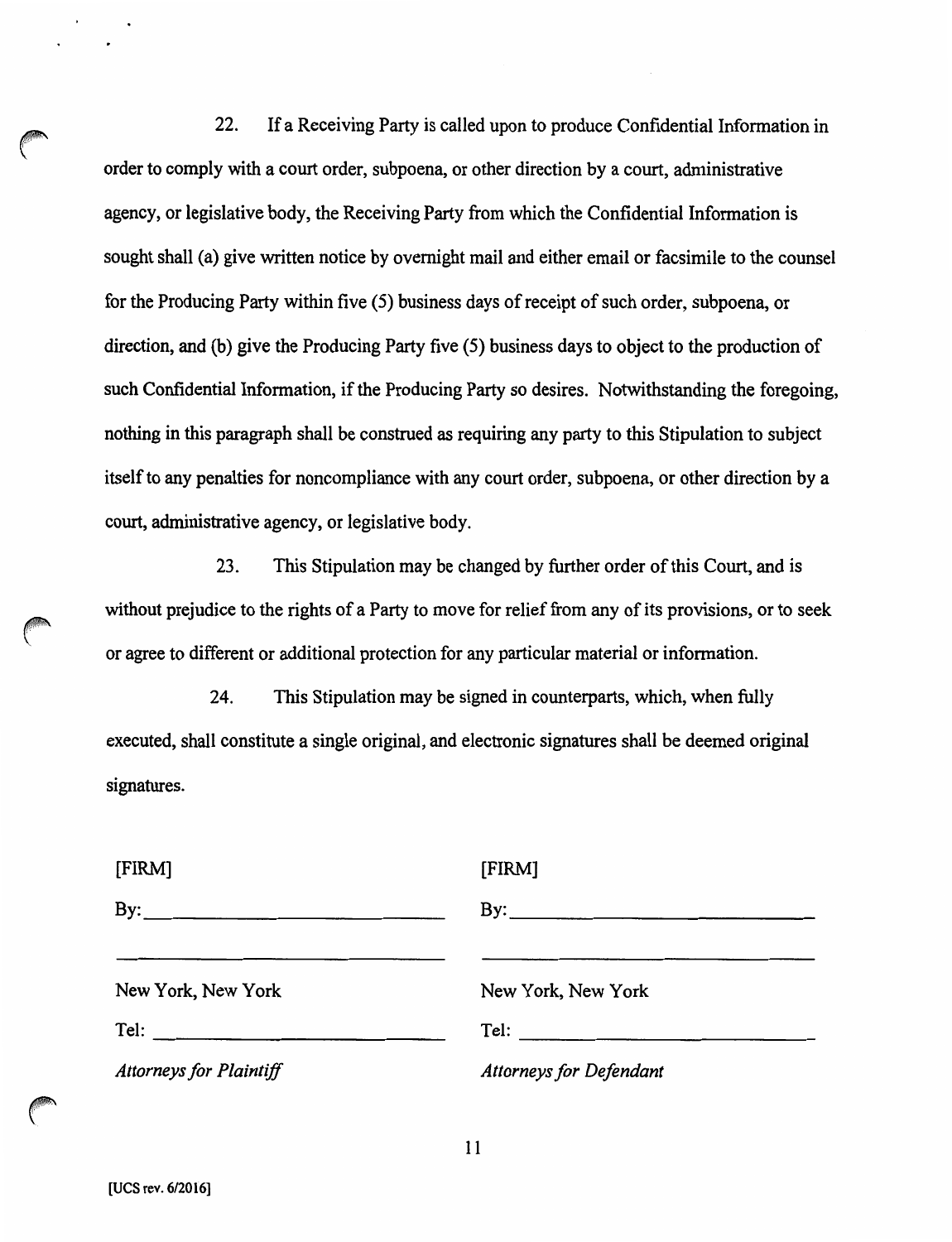Dated: ------

SO ORDERED

J.S.C.

 $\ddot{\phantom{0}}$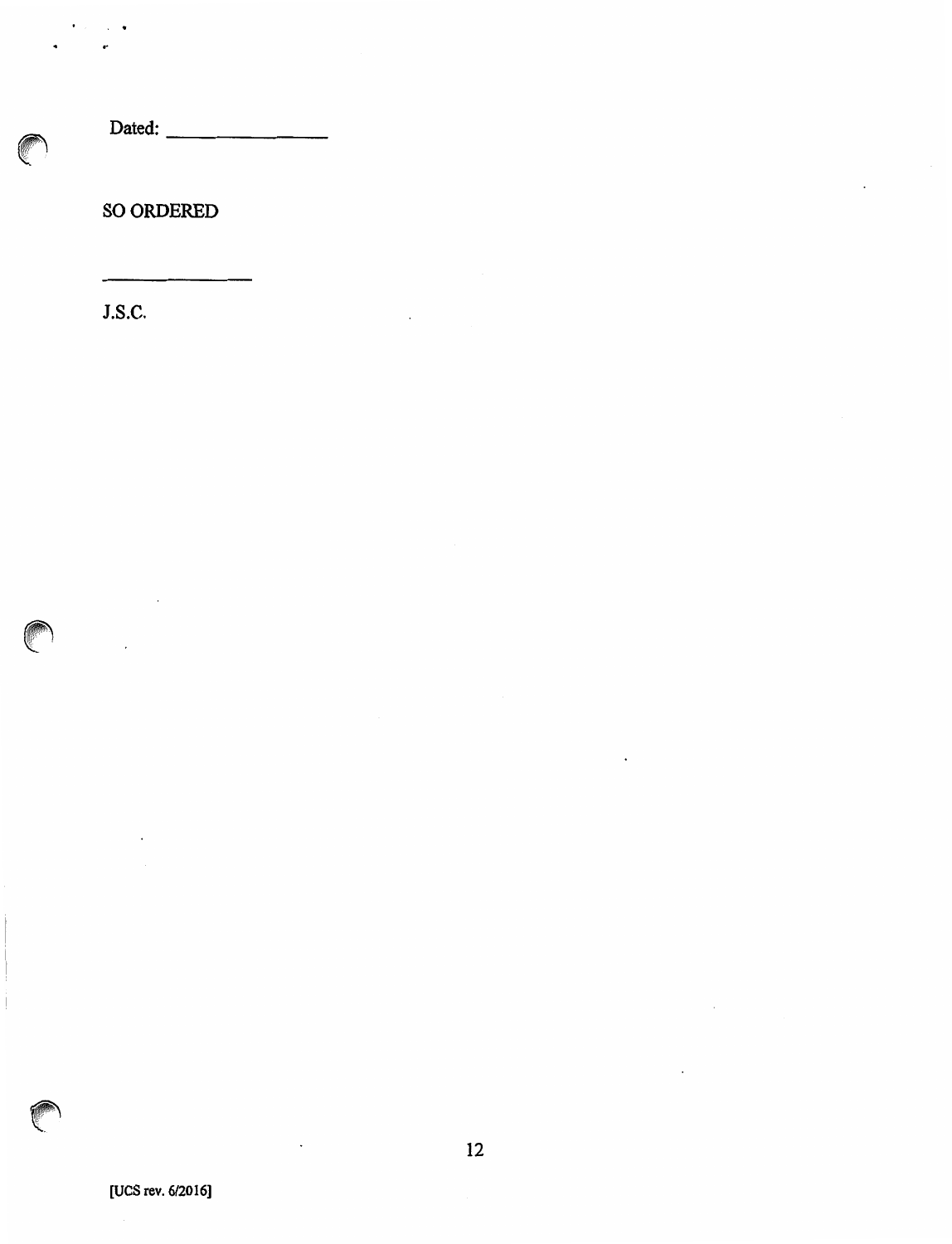|    | ______________                                                                              | Plaintiff,<br>Defendant. | Index No. $\frac{1}{2}$                                                                              |  |  |  |
|----|---------------------------------------------------------------------------------------------|--------------------------|------------------------------------------------------------------------------------------------------|--|--|--|
|    | - against -                                                                                 |                          | <b>AGREEMENT WITH</b><br><b>RESPECT TO</b>                                                           |  |  |  |
|    |                                                                                             |                          | <b>CONFIDENTIAL</b><br><b>MATERIAL</b>                                                               |  |  |  |
|    |                                                                                             |                          |                                                                                                      |  |  |  |
|    |                                                                                             |                          |                                                                                                      |  |  |  |
|    |                                                                                             |                          |                                                                                                      |  |  |  |
|    |                                                                                             |                          |                                                                                                      |  |  |  |
| 1. |                                                                                             |                          |                                                                                                      |  |  |  |
| 2. |                                                                                             |                          |                                                                                                      |  |  |  |
| 3. |                                                                                             |                          | I have received a copy of the Stipulation for the Production and Exchange of Confidential            |  |  |  |
|    | Information (the "Stipulation") entered in the above-entitled action on                     |                          |                                                                                                      |  |  |  |
|    |                                                                                             |                          |                                                                                                      |  |  |  |
| 4. | I have carefully read and understand the provisions of the Stipulation.                     |                          |                                                                                                      |  |  |  |
| 5. | I will comply with all of the provisions of the Stipulation.                                |                          |                                                                                                      |  |  |  |
| 6. | I will hold in confidence, will not disclose to anyone not qualified under the Stipulation, |                          |                                                                                                      |  |  |  |
|    |                                                                                             |                          | and will use only for purposes of this action, any Confidential Information that is disclosed to me. |  |  |  |
| 7. |                                                                                             |                          | I will return all Confidential Information that comes into my possession, and documents or           |  |  |  |
|    |                                                                                             |                          | things that I have prepared relating thereto, to counsel for the party by whom I am employed or      |  |  |  |
|    | retained, or to counsel from whom I received the Confidential Information.                  |                          |                                                                                                      |  |  |  |

Exhibit A

P

 $\sim$ 

 $\ddot{\phantom{a}}$ 

CONTROL